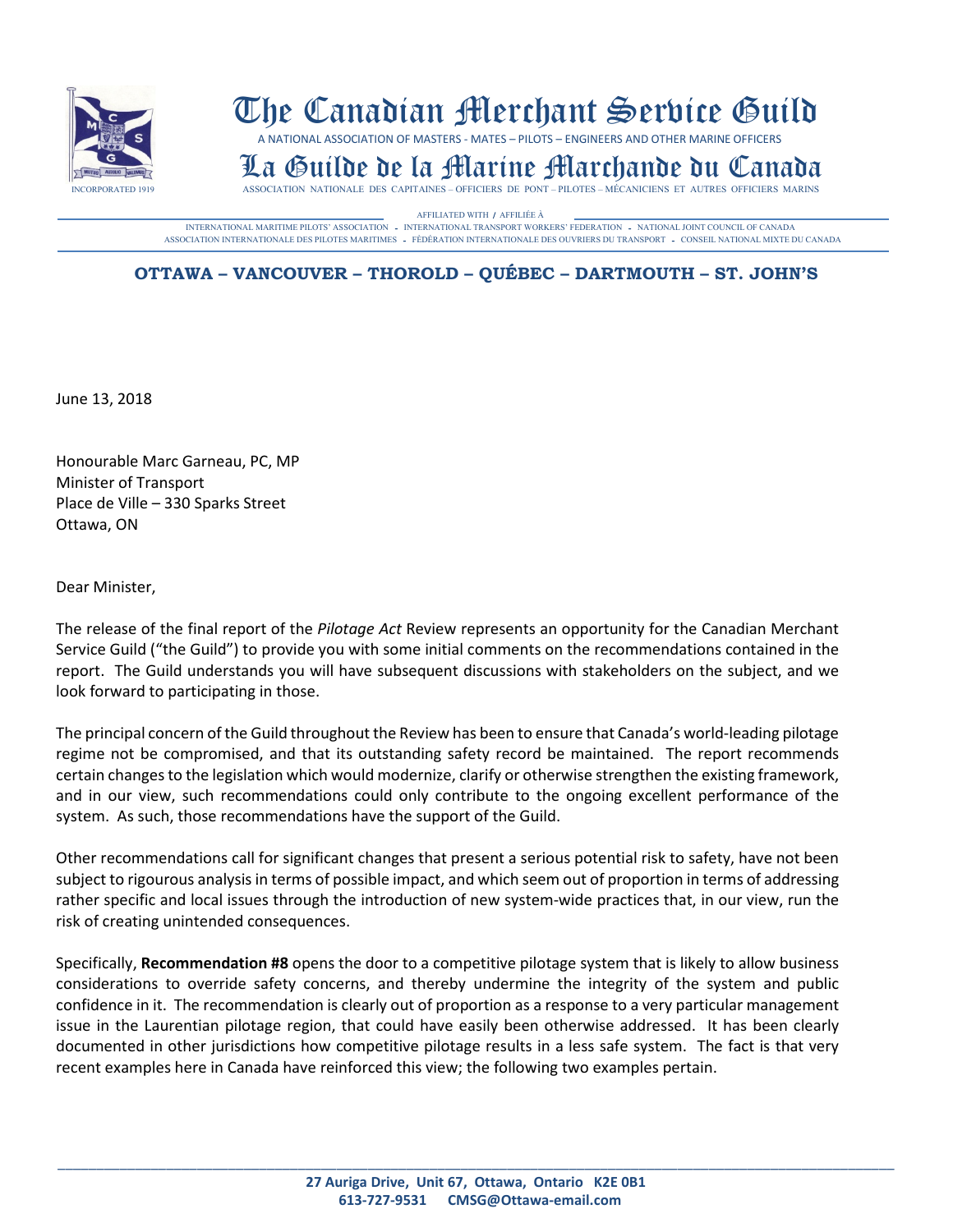- 1) Lower Cove, NL is a non-compulsory port where pilots licensed by the Atlantic Pilotage Authority are available on request. In one incident in February 2018, an operator requested a licensed pilot for the 190 metre bulk carrier M.V. Jay, but rejected the services on the basis that the tug requirements specified by the licensed pilot were too onerous. Instead, the operator engaged a non-licensed pilotage service, that agreed to less onerous conditions. During the assignment, damage was incurred by both the vessel and the facility, very likely because of the lack of an adequate tug.
- 2) Stephenville, NL is a compulsory pilotage area. In May 2018, licensed pilots recommended the use of at least one "capable" tug for a post-Panamax-size vessel scheduled to call at the port. Although this recommendation constituted the basic minimum requirement for safe navigation, port officials criticized it as "killing the port's business" and sought to proceed without the "capable" tug. If other than the single group of licensed pilots were available, commercial pressure would surely have been applied to arrange for a less costly but less safe operation.

These examples underscore the ever-present danger that exists when the door is opened to competition. Recommendation #8 allows for two groups of pilots to operate within one pilotage district, thereby introducing the risk of allowing the groups to be played off against each other in those cases where commercial considerations are in conflict with safety.

It must also be noted that implementation of this recommendation would be very disruptive in terms of pilotage operations. It would be regarded with deep suspicion not only by marine pilots, but by many others who understand the importance of a universally-accepted principle: safe pilotage is best assured in those circumstances where there is a single service provider. Erosion of the social license which pilotage enjoys would diminish public confidence in the overall integrity of Canada's maritime transportation system.

**Recommendation #22** seeks to extend eligibility for pilotage certificates to foreign masters and officers in all pilotage regions. Again, while the origin for this proposal was a very local issue on the West Coast, the recommendation is national in scope, despite the lack of any evidence that there is a problem to be addressed anywhere other than in the Pacific region. In fact, given that a solution to the waiver issue that sparked the recommendation is already under development by the Pacific Pilotage Authority, the recommendation is unnecessary.

As would be the case with implementation of Recommendation #8, proceeding with Recommendation #22 would have disruptive consequences, perhaps the most important having to do with security considerations arising from vessels transiting Canadian waters, especially in the Great Lakes region, without Canadians onboard. The risk of such disruption seems especially unnecessary given the absence of any need for it.

**Recommendation #23** calls for a national pilotage certification program to replace the current programs developed and administered by each pilotage region. Insofar as this recommendation is proposed in order to foster greater consistency "without compromising safety or creating a competitive pilotage situation", the Guild has no objection. If significant change to the current regime(s) were to be contemplated, further consultation and discussion would be necessary. Of particular concern would be changes to current requirements that take account of local circumstances, and any modification to the standing practice that a certificate holder must be a regular member of a ship's complement.